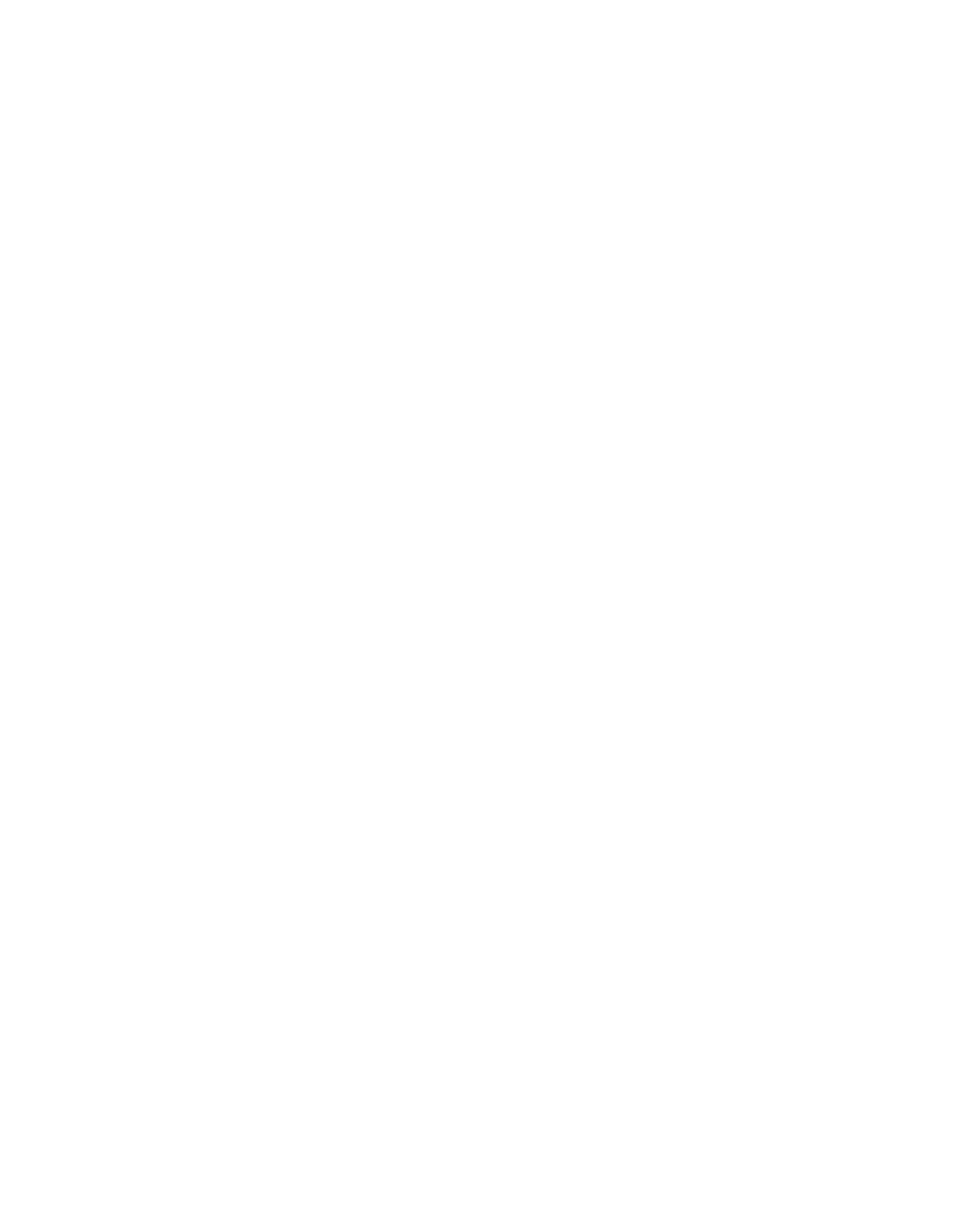# **HOUSE BILL 1995** \_\_\_\_\_\_\_\_\_\_\_\_\_\_\_\_\_\_\_\_\_\_\_\_\_\_\_\_\_\_\_\_\_\_\_\_\_\_\_\_\_\_\_\_\_\_\_

\_\_\_\_\_\_\_\_\_\_\_\_\_\_\_\_\_\_\_\_\_\_\_\_\_\_\_\_\_\_\_\_\_\_\_\_\_\_\_\_\_\_\_\_\_\_\_

Passed Legislature - 1991 Regular Session

**State of Washington 52nd Legislature 1991 Regular Session By** Representatives R. Fisher, Jones, Wood, R. Meyers, Horn, Wilson, Mielke and Miller.

Read first time February 18, 1991. Referred to Committee on Transportation.

 AN ACT Relating to license exemptions for certain specialized, nonpowered vehicle equipment; amending RCW 46.16.010, 46.16.030, 46.16.085, 46.87.020, and 46.87.070; and repealing RCW 46.16.083.

BE IT ENACTED BY THE LEGISLATURE OF THE STATE OF WASHINGTON:

 **Sec. 1.** RCW 46.16.010 and 1989 c 192 s 2 are each amended to read as follows:

 (1) It is unlawful for a person to operate any vehicle over and along a public highway of this state without first having obtained and having in full force and effect a current and proper vehicle license and display vehicle license number plates therefor as by this chapter provided. Failure to make initial registration before operation on the highways of this state is a misdemeanor, and any person convicted thereof shall be punished by a fine of no less than three hundred thirty dollars, no part of which may be suspended or deferred. Failure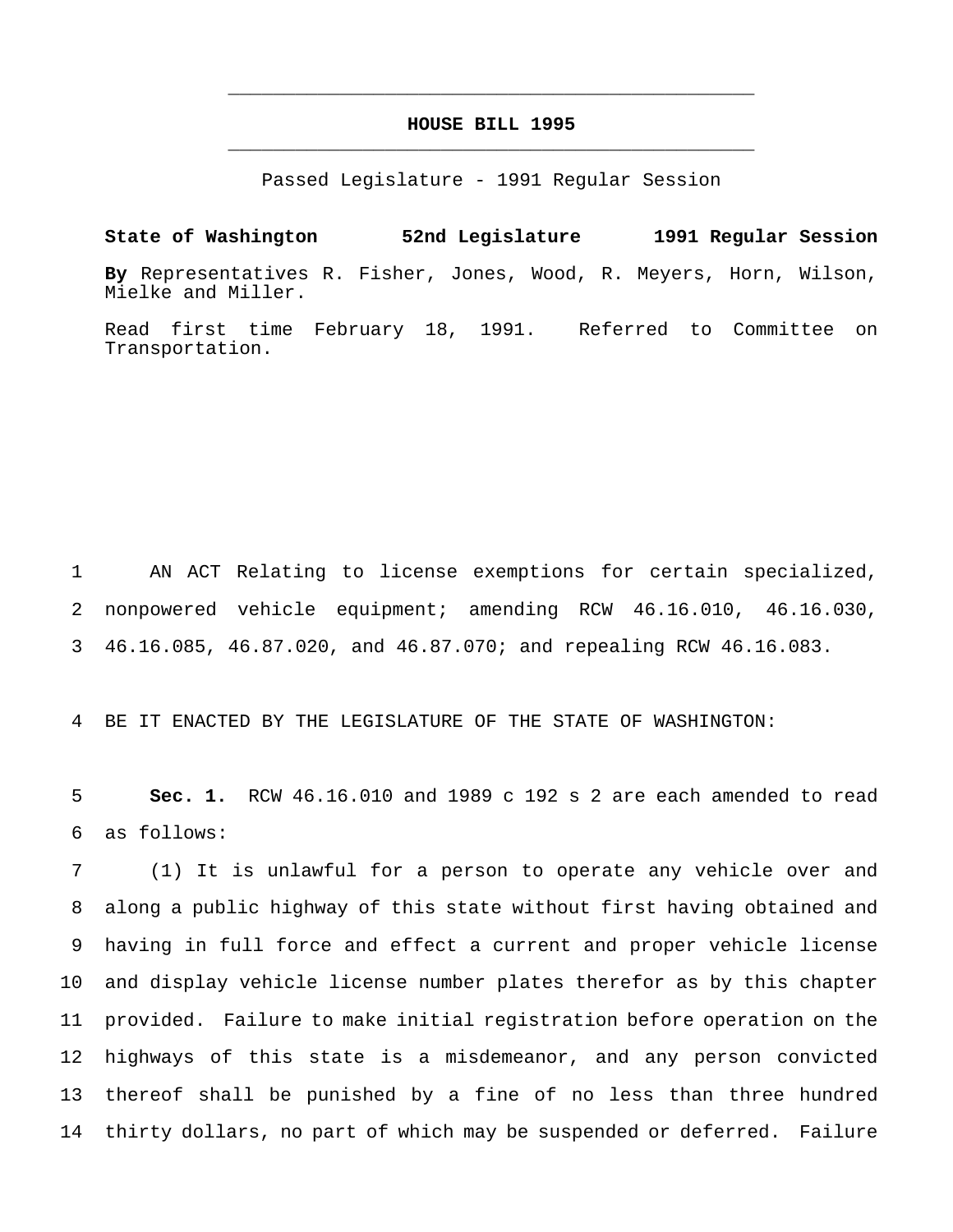to renew an expired registration before operation on the highways of this state is a traffic infraction.

 (2) The licensing of a motor vehicle in another state by a resident of this state, as defined in RCW 46.16.028, with willful intent to evade the payment of any tax or license fee imposed in connection with registration, is a gross misdemeanor punishable as follows:

 (a) For a first offense, up to one year in the county jail and a fine equal to twice the amount of delinquent taxes and fees, no part of 9 which may be suspended or deferred;

 (b) For a second or subsequent offense, up to one year in the county jail and a fine equal to three times the amount of delinquent taxes and fees, no part of which may be suspended or deferred.

 (3) These provisions shall not apply to farm vehicle as defined in RCW 46.04.181 if operated within a radius of fifteen miles of the farm where principally used or garaged, farm tractors and farm implements including trailers designed as cook or bunk houses used exclusively for animal herding temporarily operating or drawn upon the public highways, and trailers used exclusively to transport farm implements from one farm to another during the daylight hours or at night when such equipment has lights that comply with the law: PROVIDED FURTHER, That these provisions shall not apply to spray or fertilizer applicator rigs designed and used exclusively for spraying or fertilization in the conduct of agricultural operations and not primarily for the purpose of transportation, and nurse rigs or equipment auxiliary to the use of and designed or modified for the fueling, repairing or loading of spray and fertilizer applicator rigs and not used, designed or modified primarily for the purpose of transportation: PROVIDED FURTHER, That these provisions shall not apply to fork lifts operated during daylight hours on public highways adjacent to and within five hundred feet of the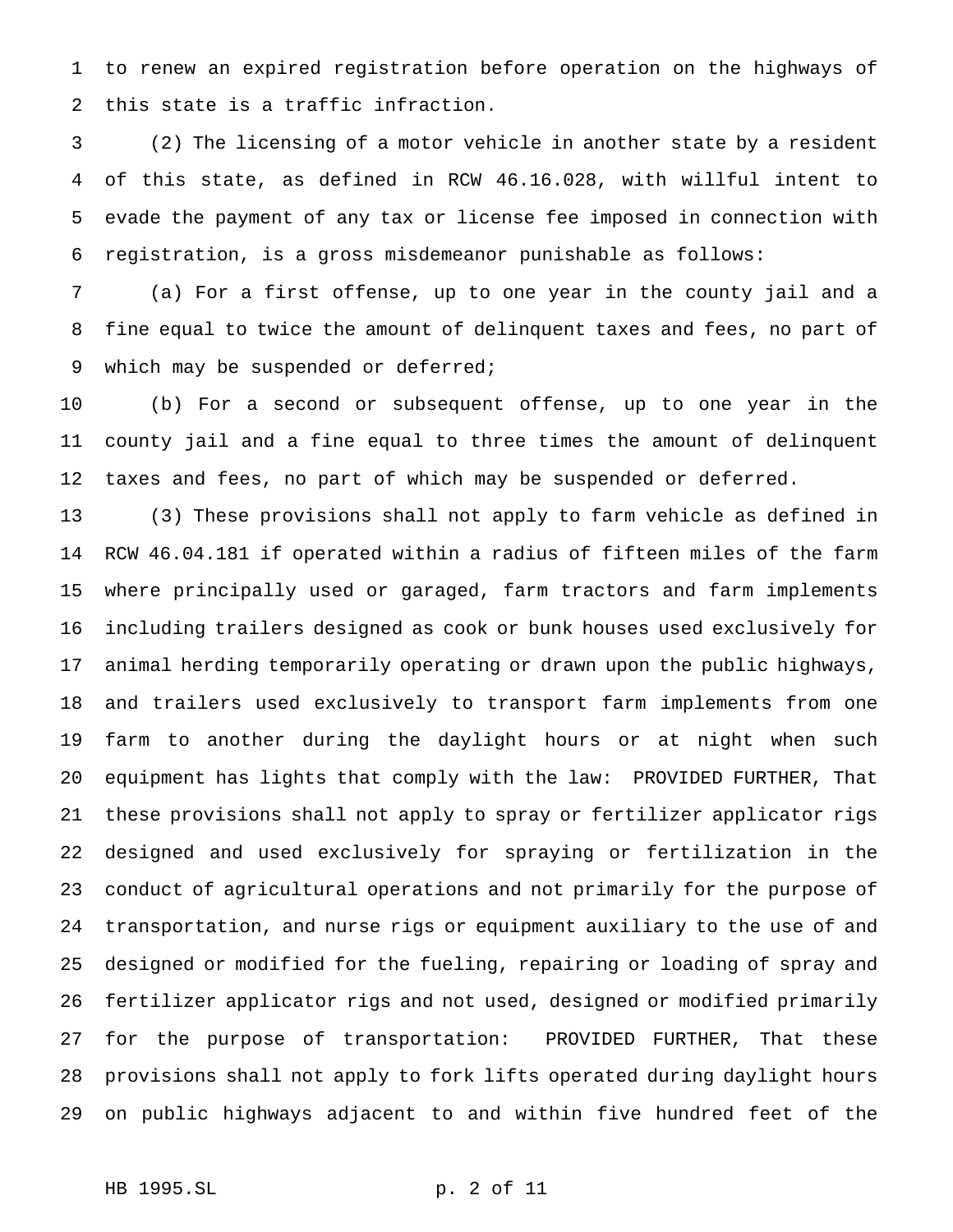warehouses which they serve: PROVIDED FURTHER, That these provisions shall not apply to equipment defined as follows:

 "Special highway construction equipment" is any vehicle which is designed and used primarily for grading of highways, paving of highways, earth moving, and other construction work on highways and which is not designed or used primarily for the transportation of persons or property on a public highway and which is only incidentally operated or moved over the highway. It includes, but is not limited to, road construction and maintenance machinery so designed and used such as portable air compressors, air drills, asphalt spreaders, bituminous mixers, bucket loaders, track laying tractors, ditchers, leveling graders, finishing machines, motor graders, paving mixers, road rollers, scarifiers, earth moving scrapers and carryalls, lighting plants, welders, pumps, power shovels and draglines, self-propelled and tractor-drawn earth moving equipment and machinery, including dump trucks and tractor-dump trailer combinations which either (1) are in excess of the legal width or (2) which, because of their length, height or unladen weight, may not be moved on a public highway without the permit specified in RCW 46.44.090 and which are not operated laden except within the boundaries of the project limits as defined by the contract, and other similar types of construction equipment, or (3) which are driven or moved upon a public highway only for the purpose of crossing such highway from one property to another, provided such movement does not exceed five hundred feet and the vehicle is equipped with wheels or pads which will not damage the roadway surface.

Exclusions:

 "Special highway construction equipment" does not include any of the following:

 Dump trucks originally designed to comply with the legal size and weight provisions of this code notwithstanding any subsequent

p. 3 of 11 HB 1995.SL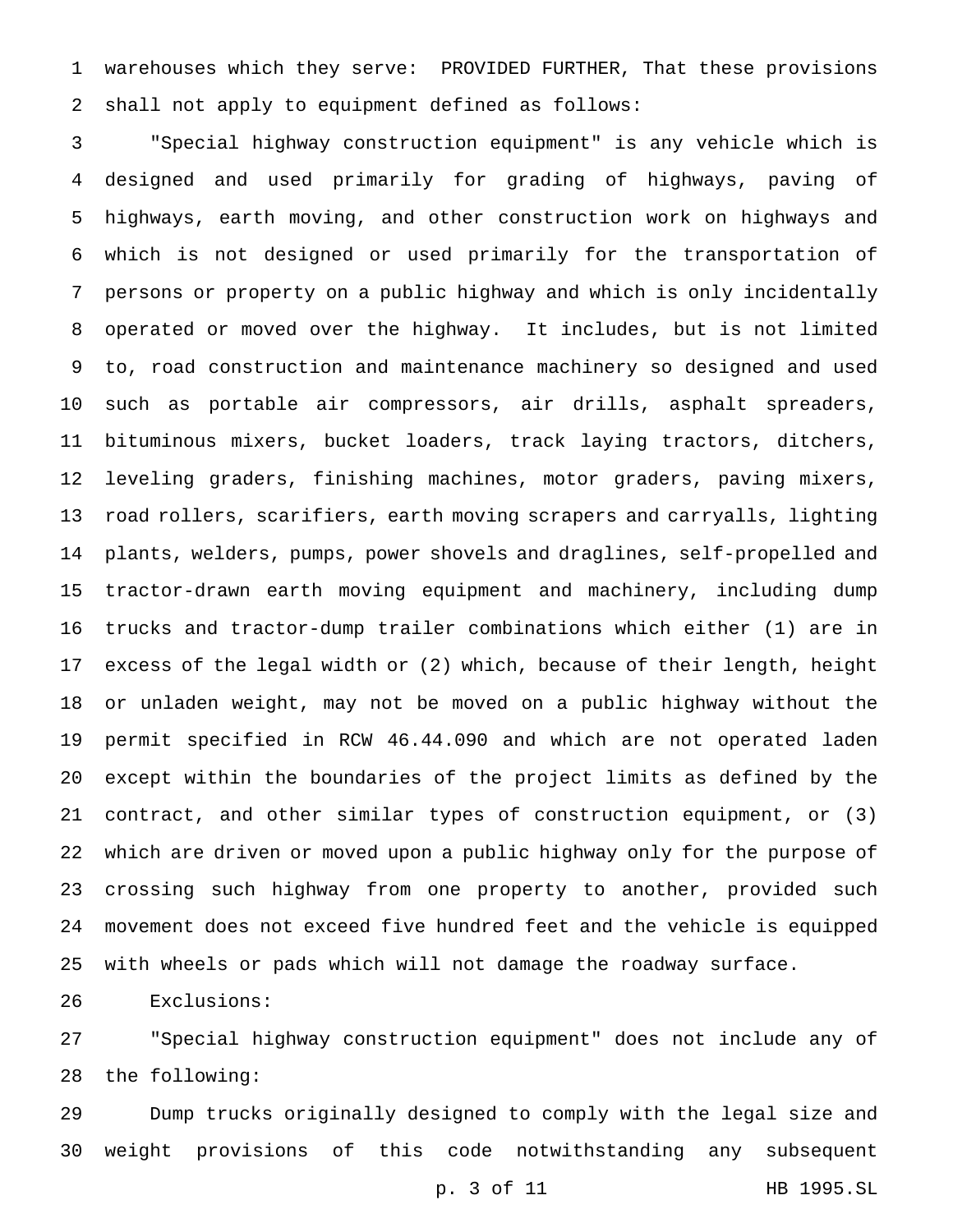modification which would require a permit, as specified in RCW 46.44.090, to operate such vehicles on a public highway, including trailers, truck-mounted transit mixers, cranes and shovels, or other vehicles designed for the transportation of persons or property to which machinery has been attached.

 (4) The following vehicles, whether operated solo or in combination, are exempt from license registration and displaying 8 license plates as required by this chapter:

 (a) A converter gear used to convert a semitrailer into a trailer 10 <u>or a two-axle truck or tractor into a three or more axle truck or</u> 11 tractor or used in any other manner to increase the number of axles of a vehicle. Converter gear includes an auxiliary axle, booster axle, 13 dolly, and jeep axle.

14 (b) A tow dolly that is used for towing a motor vehicle behind 15 another motor vehicle. The front or rear wheels of the towed vehicle 16 <u>are secured to and rest on the tow dolly that is attached to the towing</u> 17 vehicle by a tow bar.

 **Sec. 2.** RCW 46.16.030 and 1990 c 42 s 110 are each amended to read as follows:

 Except as is herein provided for foreign businesses, the provisions relative to the licensing of vehicles and display of vehicle license number plates and license registration certificates shall not apply to any vehicles owned by nonresidents of this state if the owner thereof has complied with the law requiring the licensing of vehicles in the names of the owners thereof in force in the state, foreign country, territory or federal district of his or her residence; and the vehicle license number plate showing the initial or abbreviation of the name of such state, foreign country, territory or federal district, is displayed on such vehicle substantially as is provided therefor in this HB 1995.SL p. 4 of 11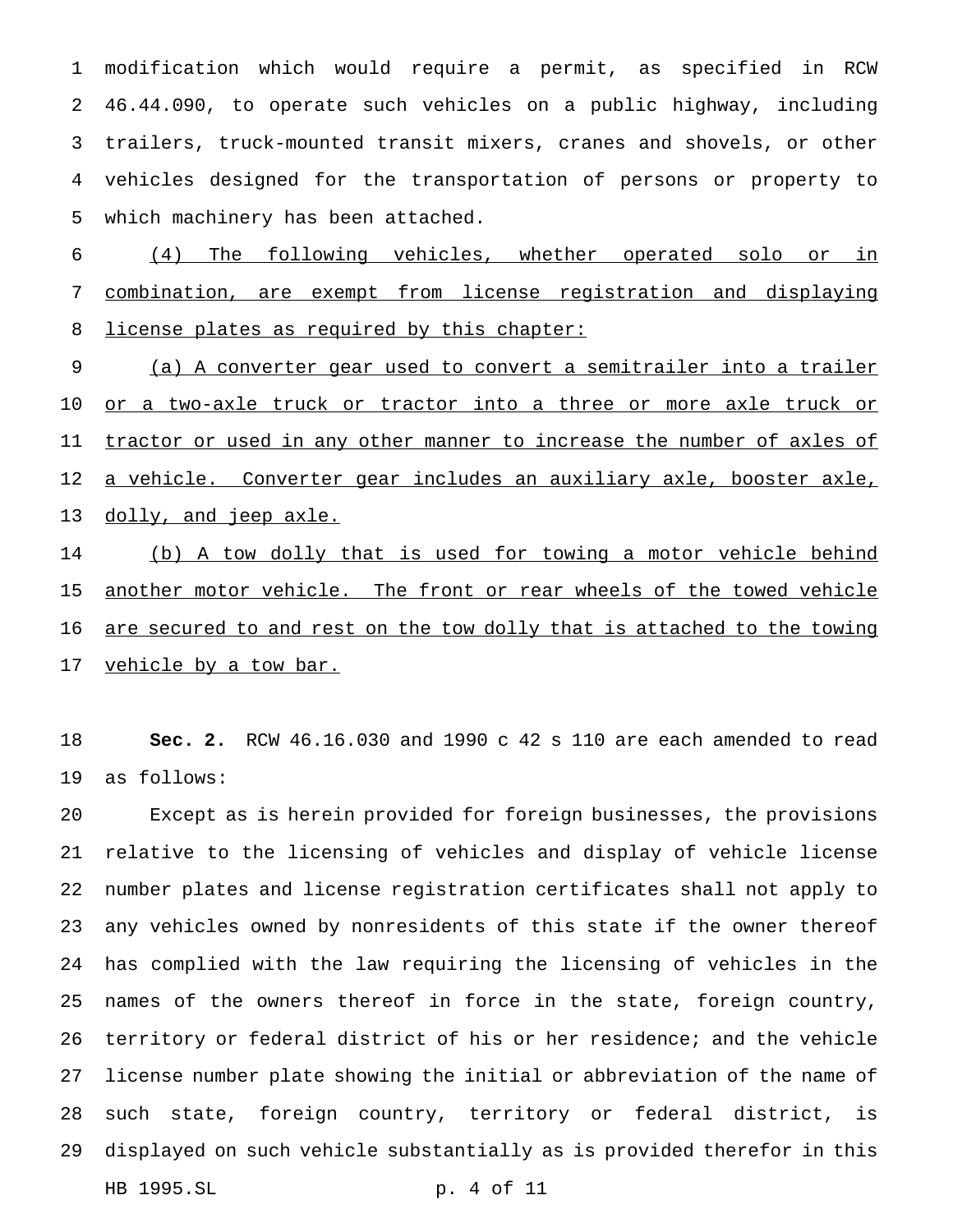state. The provisions of this section shall be operative as to a vehicle owned by a nonresident of this state only to the extent that under the laws of the state, foreign country, territory or federal district of his or her residence, like exemptions and privileges are granted to vehicles duly licensed under the laws of and owned by residents of this state. If under the laws of such state, foreign country, territory or federal district, vehicles owned by residents of this state, operating upon the highways of such state, foreign country, territory or federal district, are required to pay the license fee and carry the vehicle license number plates of such state, foreign country, territory or federal district, the vehicles owned by residents of such state, foreign country, territory or federal district, and operating upon the highways of this state, shall comply with the provisions of this state relating to the licensing of vehicles. Foreign businesses owning, maintaining, or operating places of business in this state and using vehicles in connection with such places of business, shall comply with the provisions relating to the licensing of vehicles insofar as vehicles used in connection with such places of business are concerned. Under provisions of the international registration plan, the nonmotor vehicles of member and nonmember jurisdictions which are properly based and licensed in such jurisdictions are granted reciprocity in this 22 state as provided in RCW 46.87.070(2). ((Converter gears (auxiliary 23 axles) that are properly based in jurisdictions that do not register or 24 provide license plates for such vehicles may be operated in this state without the need for registration or the display of license plates as 26 applicable.)) The director is empowered to make and enforce rules and regulations for the licensing of nonresident vehicles upon a reciprocal basis and with respect to any character or class of operation.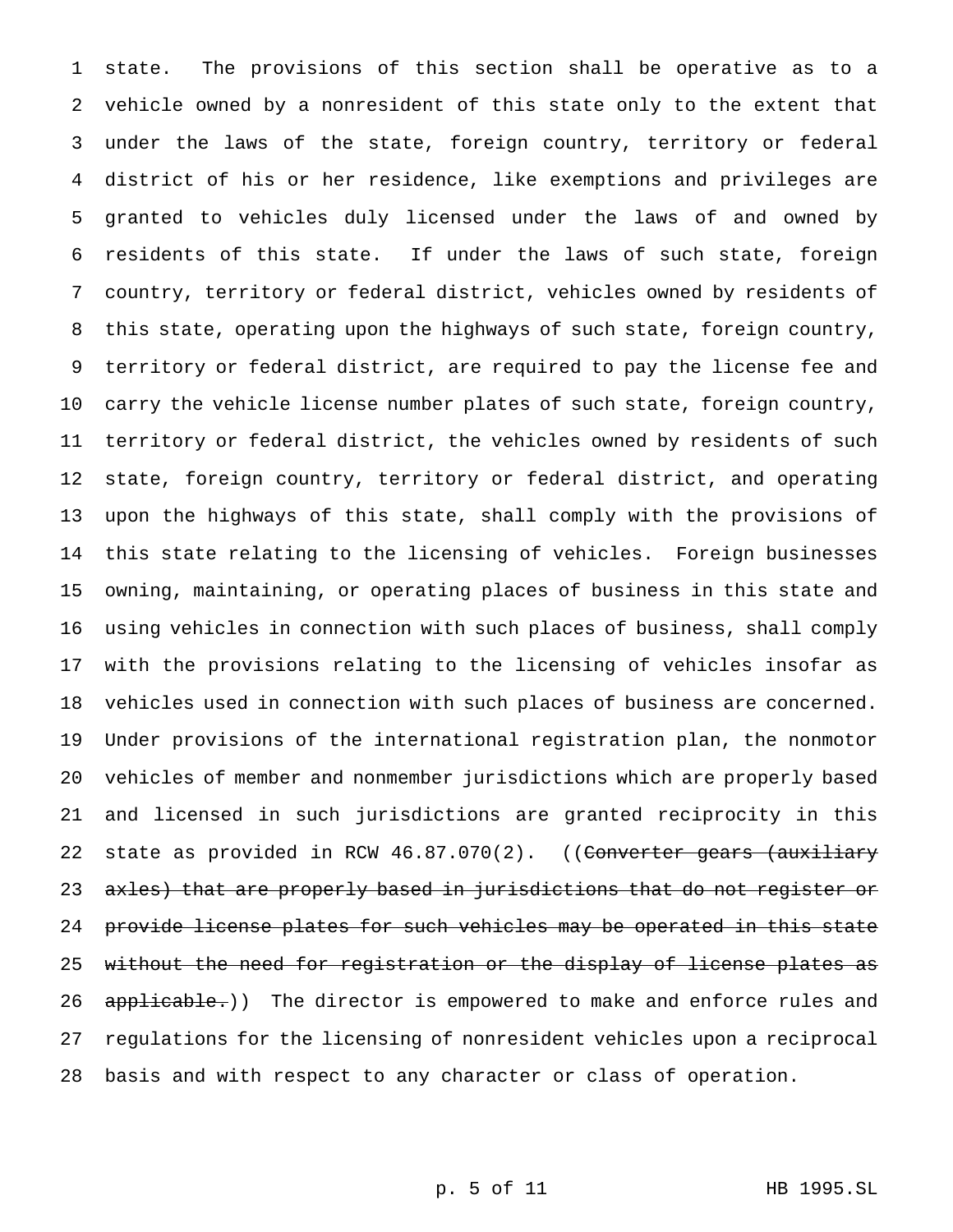**Sec. 3.** RCW 46.16.085 and 1989 c 156 s 2 are each amended to read as follows:

 In lieu of all other licensing fees, an annual license fee of thirty-six dollars shall be collected in addition to the excise tax prescribed in chapter 82.44 RCW for: (1) Each trailer and semitrailer not subject to the license fee under RCW 46.16.065 or the capacity fees 7 under RCW 46.16.080; (2) every pole trailer( $(+$   $(3)$  every converter gear 8 or auxiliary axle not licensed as a combination under the provisions of 9 RCW 46.16.083)). The proceeds from this fee shall be distributed in accordance with RCW 46.68.035. This section does not pertain to travel trailers or personal use trailers that are not used for commercial purposes or owned by commercial enterprises.

 **Sec. 4.** RCW 46.87.020 and 1990 c 42 s 111 are each amended to read as follows:

 Terms used in this chapter have the meaning given to them in the International Registration Plan (IRP), the Uniform Vehicle Registration, Proration, and Reciprocity Agreement (Western Compact), chapter 46.04 RCW, or as otherwise defined in this section. Definitions given to terms by the IRP and the Western Compact, as applicable, shall prevail unless given a different meaning in this chapter or in rules adopted under authority of this chapter.

 (1) "Apportionable vehicle" has the meaning given by the IRP, except that it does not include vehicles with a declared gross weight of twelve thousand pounds or less. Apportionable vehicles include trucks, tractors, truck tractors, road tractors, and buses, each as separate and licensable vehicles. For IRP jurisdictions that require the registration of nonmotor vehicles, this term may include 28 ((converter gears (auxiliary axles),)) trailers, semitrailers, and pole trailers as applicable, each as separate and licensable vehicles. HB 1995.SL p. 6 of 11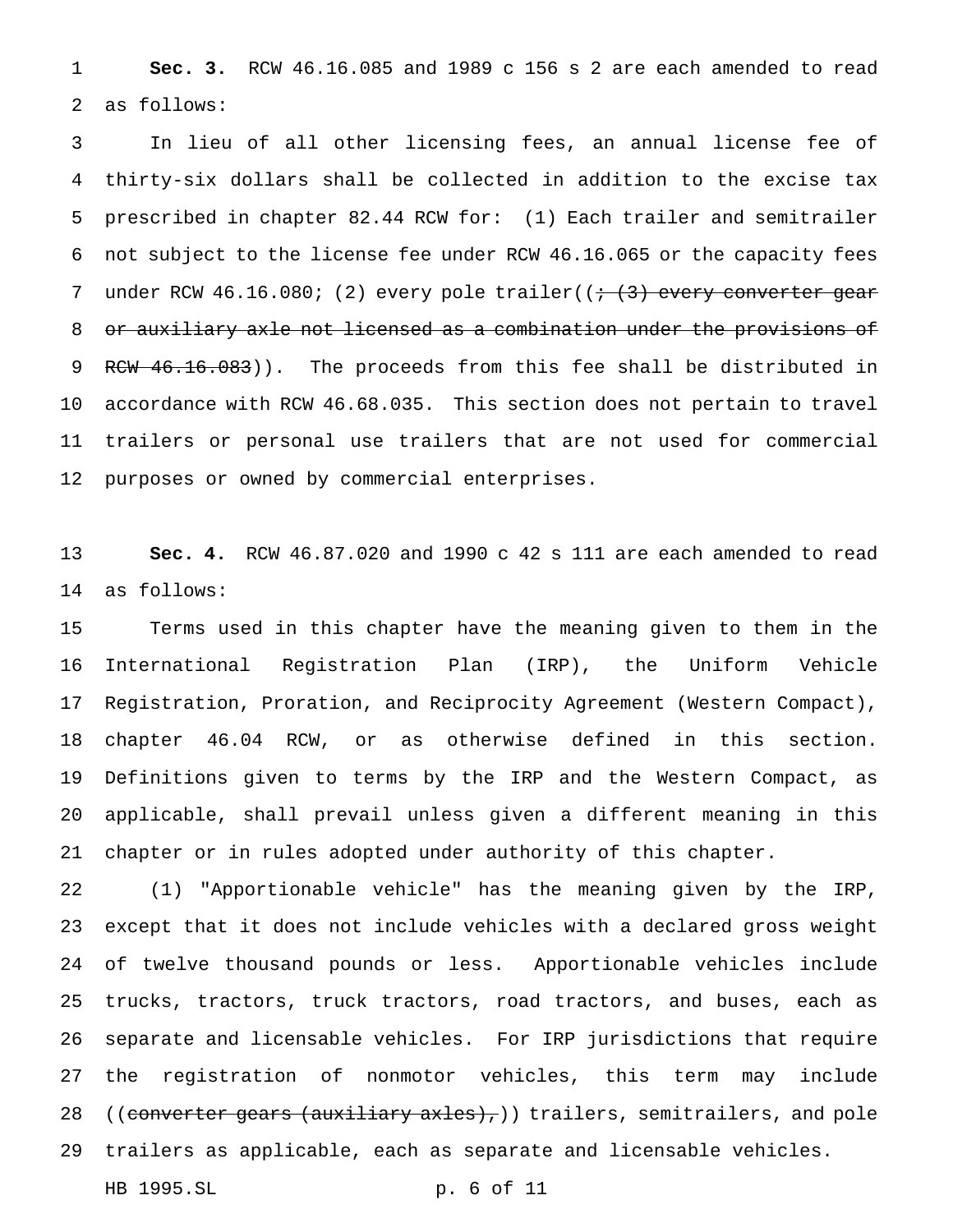(2) "Cab card" is a certificate of registration issued for a vehicle by the registering jurisdiction under the Western Compact. Under the IRP, it is a certificate of registration issued by the base jurisdiction for a vehicle upon which is disclosed the jurisdictions and registered gross weights in such jurisdictions for which the vehicle is registered.

 (3) "Commercial vehicle" is a term used by the Western Compact and means any vehicle, except recreational vehicles, vehicles displaying restricted plates, and government owned or leased vehicles, that is operated and registered in more than one jurisdiction and is used or maintained for the transportation of persons for hire, compensation, or profit, or is designed, used, or maintained primarily for the transportation of property and:

 (a) Is a motor vehicle having a declared gross weight in excess of twenty-six thousand pounds; or

 (b) Is a motor vehicle having three or more axles with a declared gross weight in excess of twelve thousand pounds; or

18 (c) Is a motor vehicle, trailer, pole trailer, ((converter gear 19 <del>(auxiliary axle),</del>)) or semitrailer used in combination when the gross weight or declared gross weight of the combination exceeds twenty-six thousand pounds combined gross weight. The nonmotor vehicles mentioned are only applicable to those jurisdictions requiring the registration of such vehicles.

 Although a two-axle motor vehicle, trailer, pole trailer, 25 semitrailer, ((converter gear (auxiliary axle),)) or any combination of such vehicles with an actual or declared gross weight or declared combined gross weight exceeding twelve thousand pounds but not more than twenty-six thousand is not considered to be a commercial vehicle, at the option of the owner, such vehicles may be considered as "commercial vehicles" for the purpose of proportional registration.

p. 7 of 11 HB 1995.SL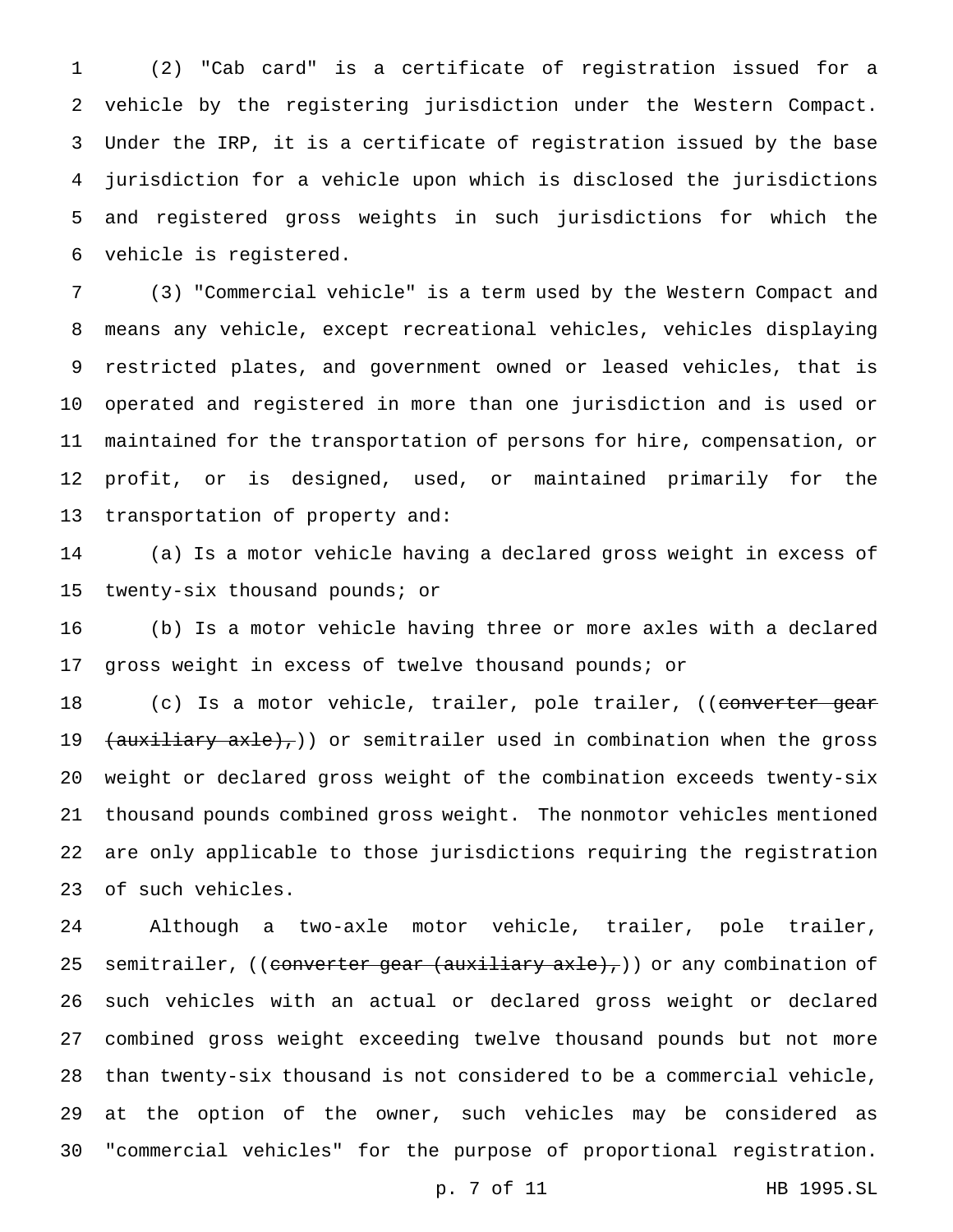The nonmotor vehicles mentioned are only applicable to those jurisdictions requiring the registration of such vehicles.

 Commercial vehicles include trucks, tractors, truck tractors, road 4 tractors, and buses. ((Converter gears (auxiliary axles),)) Trailers, pole trailers, and semitrailers, will also be considered as commercial vehicles for those jurisdictions who require registration of such vehicles.

 (4) "Credentials" means cab cards, apportioned plates (for Washington-based fleets), and validation tabs issued for proportionally registered vehicles.

 (5) "Declared combined gross weight" means the total unladen weight of any combination of vehicles plus the weight of the maximum load to be carried on the combination of vehicles as set by the registrant in the application pursuant to chapter 46.44 RCW and for which registration fees have been or are to be paid.

 (6) "Declared gross weight" means the total unladen weight of any vehicle plus the weight of the maximum load to be carried on the vehicle as set by the registrant in the application pursuant to chapter 46.44 RCW and for which registration fees have been or are to be paid. In the case of a bus, auto stage, or a passenger-carrying for hire vehicle with a seating capacity of more than six, the declared gross weight shall be determined by multiplying the average load factor of one hundred and fifty pounds by the number of seats in the vehicle, including the driver's seat, and add this amount to the unladen weight of the vehicle. If the resultant gross weight is not listed in RCW 46.16.070, it will be increased to the next higher gross weight so listed pursuant to chapter 46.44 RCW.

(7) "Department" means the department of licensing.

 (8) "Fleet" means one or more commercial vehicles in the Western Compact and one or more apportionable vehicles in the IRP.

HB 1995.SL p. 8 of 11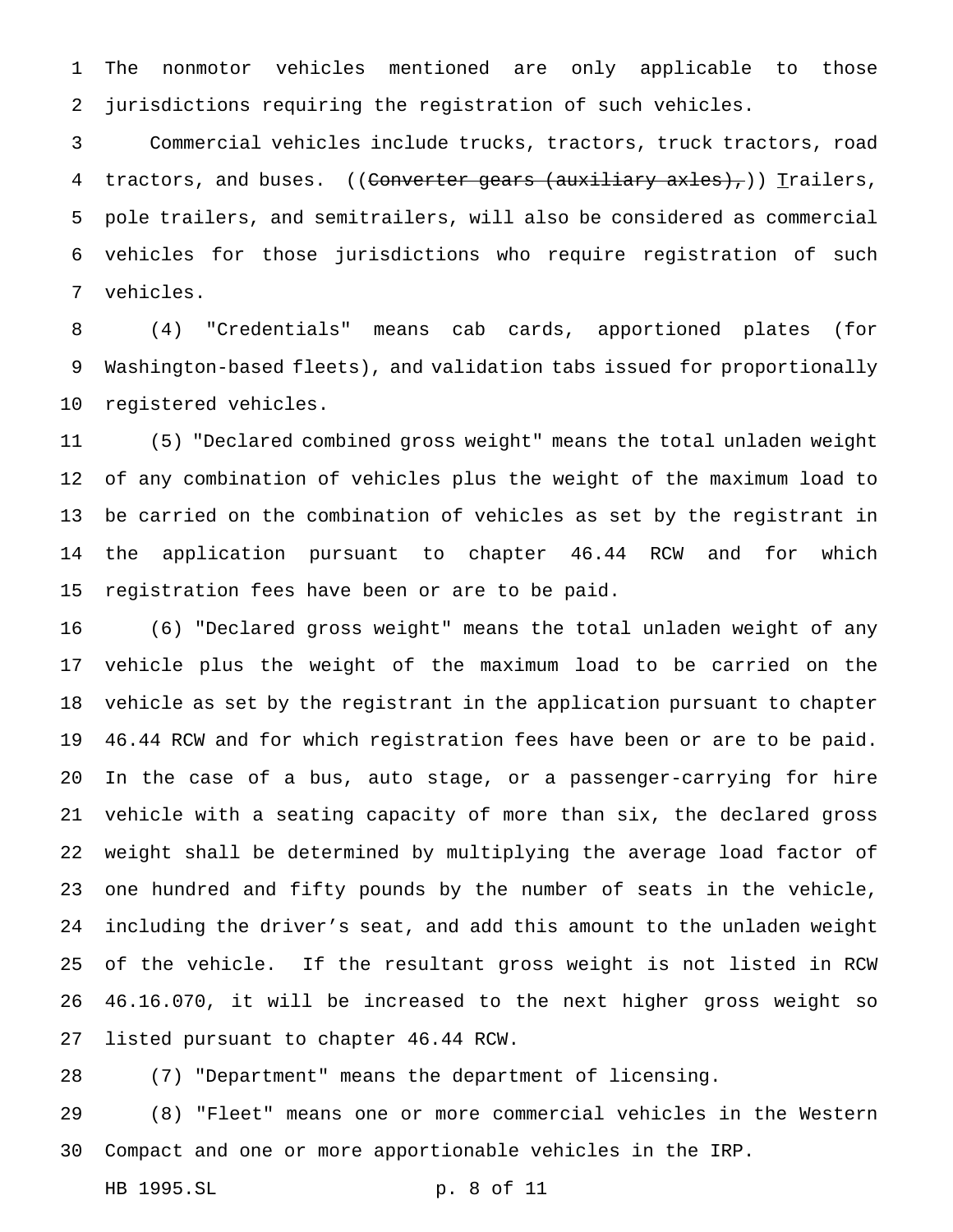(9) "In-jurisdiction miles" means the total miles accumulated in a jurisdiction during the preceding year by vehicles of the fleet while they were a part of the fleet.

(10) "IRP" means the International Registration Plan.

 (11) "Jurisdiction" means and includes a state, territory or possession of the United States, the District of Columbia, the Commonwealth of Puerto Rico, a foreign county, and a state or province of a foreign country.

 (12) "Owner" means a person or business firm who holds the legal title to a vehicle, or if a vehicle is the subject of an agreement for its conditional sale with the right of purchase upon performance of the conditions stated in the agreement and with an immediate right of possession vested in the conditional vendee, or if a vehicle is subject to a lease, contract, or other legal arrangement vesting right of possession or control, for security or otherwise, or if a mortgagor of a vehicle is entitled to possession, then the owner is deemed to be the person or business firm in whom is vested right of possession or control.

 (13) "Preceding year" means the period of twelve consecutive months immediately prior to July 1st of the year immediately preceding the commencement of the registration or license year for which proportional registration is sought.

 (14) "Properly registered," as applied to the place of registration under the provisions of the Western Compact, means:

 (a) In the case of a commercial vehicle, the jurisdiction in which it is registered if the commercial enterprise in which the vehicle is used has a place of business therein, and, if the vehicle is most frequently dispatched, garaged, serviced, maintained, operated, or otherwise controlled in or from that place of business, and the vehicle has been assigned to that place of business; or

p. 9 of 11 HB 1995.SL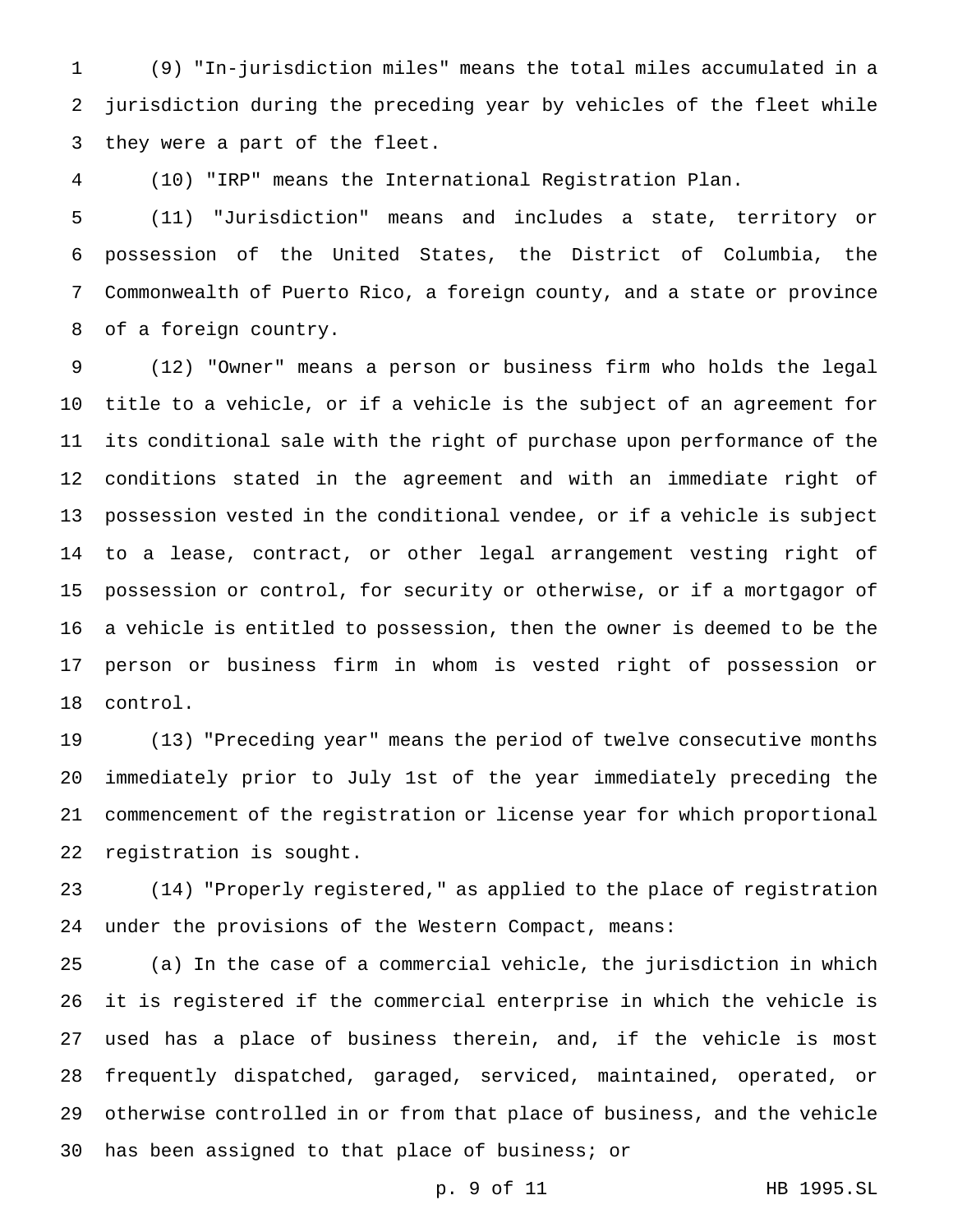(b) In the case of a commercial vehicle, the jurisdiction where, because of an agreement or arrangement between two or more jurisdictions, or pursuant to a declaration, the vehicle has been registered as required by that jurisdiction.

 In case of doubt or dispute as to the proper place of registration of a commercial vehicle, the department shall make the final determination, but in making such determination, may confer with departments of the other jurisdictions affected.

 (15) "Prorate percentage" is the factor that is applied to the total proratable fees and taxes to determine the apportionable or prorate fees required for registration in a particular jurisdiction. It is determined by dividing the in-jurisdiction miles for a particular jurisdiction by the total miles. This term is synonymous with the term "mileage percentage."

 (16) "Registrant" means a person, business firm, or corporation in whose name or names a vehicle or fleet of vehicles is registered.

 (17) "Registration year" means the twelve-month period during which the registration plates issued by the base jurisdiction are valid according to the laws of the base jurisdiction. The "registration year" for Washington is the period from January 1st through December 31st of each calendar year.

 (18) "Total miles" means the total number of miles accumulated in all jurisdictions during the preceding year by all vehicles of the fleet while they were a part of the fleet. Mileage accumulated by vehicles of the fleet that did not engage in interstate operations is not included in the fleet miles.

 (19) "Western Compact" means the Uniform Vehicle Registration, Proration, and Reciprocity Agreement.

```
HB 1995.SL p. 10 of 11
```